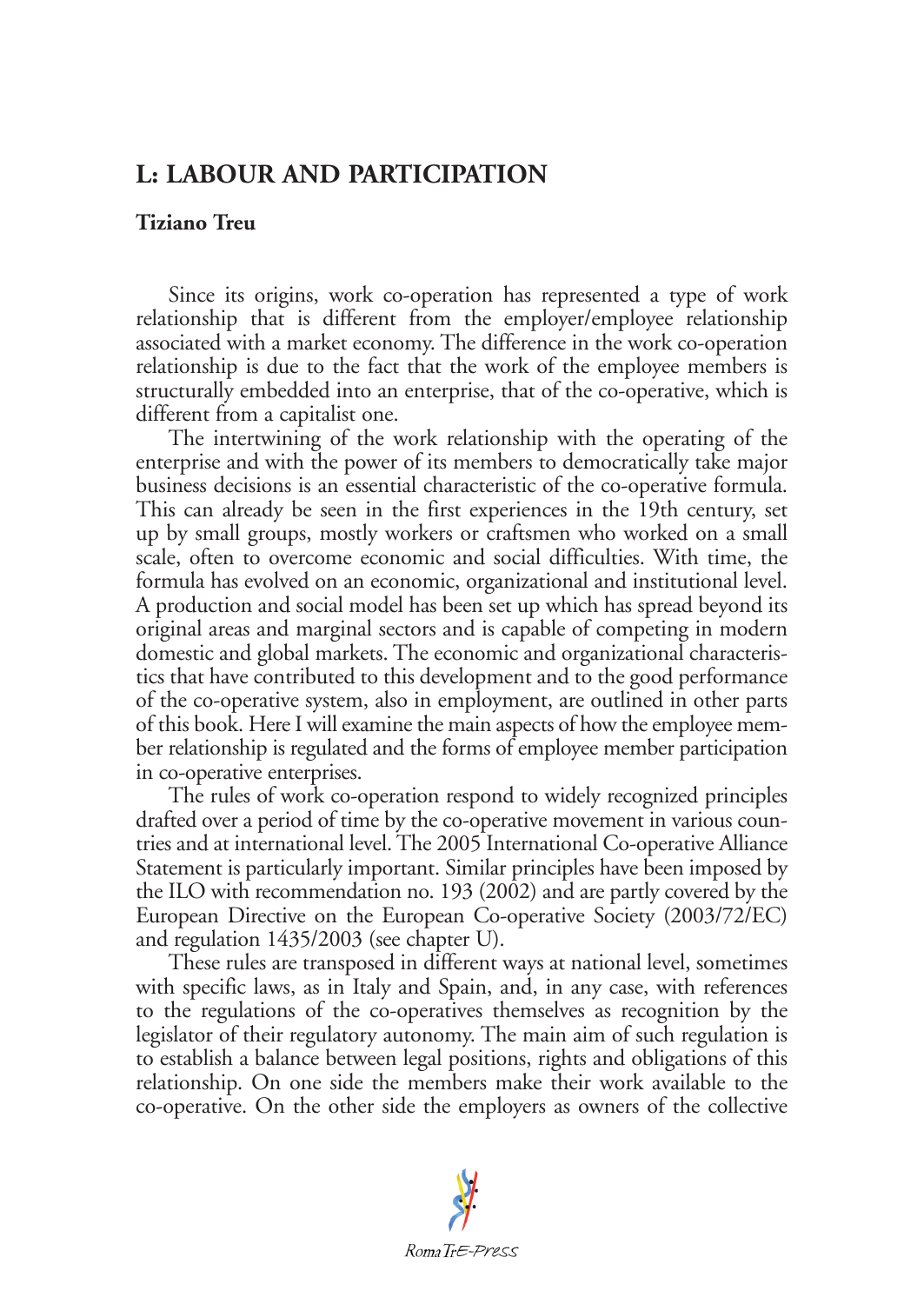property of the enterprise have the power to jointly decide how it should be managed.

This balance is not always easy and has given rise to controversy because there is a need for the workers to rectify situations which are normally contrasting in a capitalist enterprise; on the one hand, joining a company as an employee who is subject to directive and disciplinary powers and, on the other, the right to make corporate decisions and the right to a share of profits.

This dual nature of relationships affects the content of both. It modifies the nature of the capitalist enterprise with the introduction of elements of participatory democracy by the workers as well as a form of shared ownership; changes the relationship of the employee member, which is different both from that of a conventional employee who is normally not involved in enterprise management and work organization and from that of a self-employed worker who individually manages his own company.

In traditional companies, forms of worker involvement of varying degrees of intensity have also been introduced, mainly under the pressure of the trade-union movement including, rights to information and consultation on major company decisions and the right to be a part of company institutional bodies. These forms of involvement are governed both by national regulations and European standards (Directives 2009/38 on the EWCs, 2001/86 and Reg. 2157 on the European Co-operative Society). However, these rights imply forms of employee participation which do not involve corporate governance. Even in Germanic-type co-management, they are minority rights compared with the powers of the company owners/shareholders, which are decisive; in co-operatives, the owners democratically exert the main powers of governance of the joint undertaking by electing administrative bodies according to the 'one member one vote' principle.

The balance between the positions of member and employee has been modified over the years. In a traditional set-up, the position of member was considered more important than that of employee to the point that work was considered a fulfilment of the membership contract. This set-up has gradually been modified as co-operatives have expanded and because of the need to guarantee that employee members are treated and protected in the same way as normal employees. A guarantee in this sense is now acknowledged by the international principles and by the rules mentioned above which recommend compliance with the main conventions of the ILO on labour in relations with employee members. Moreover, these sources recommend that the best personnel-management practices are applied to employee members.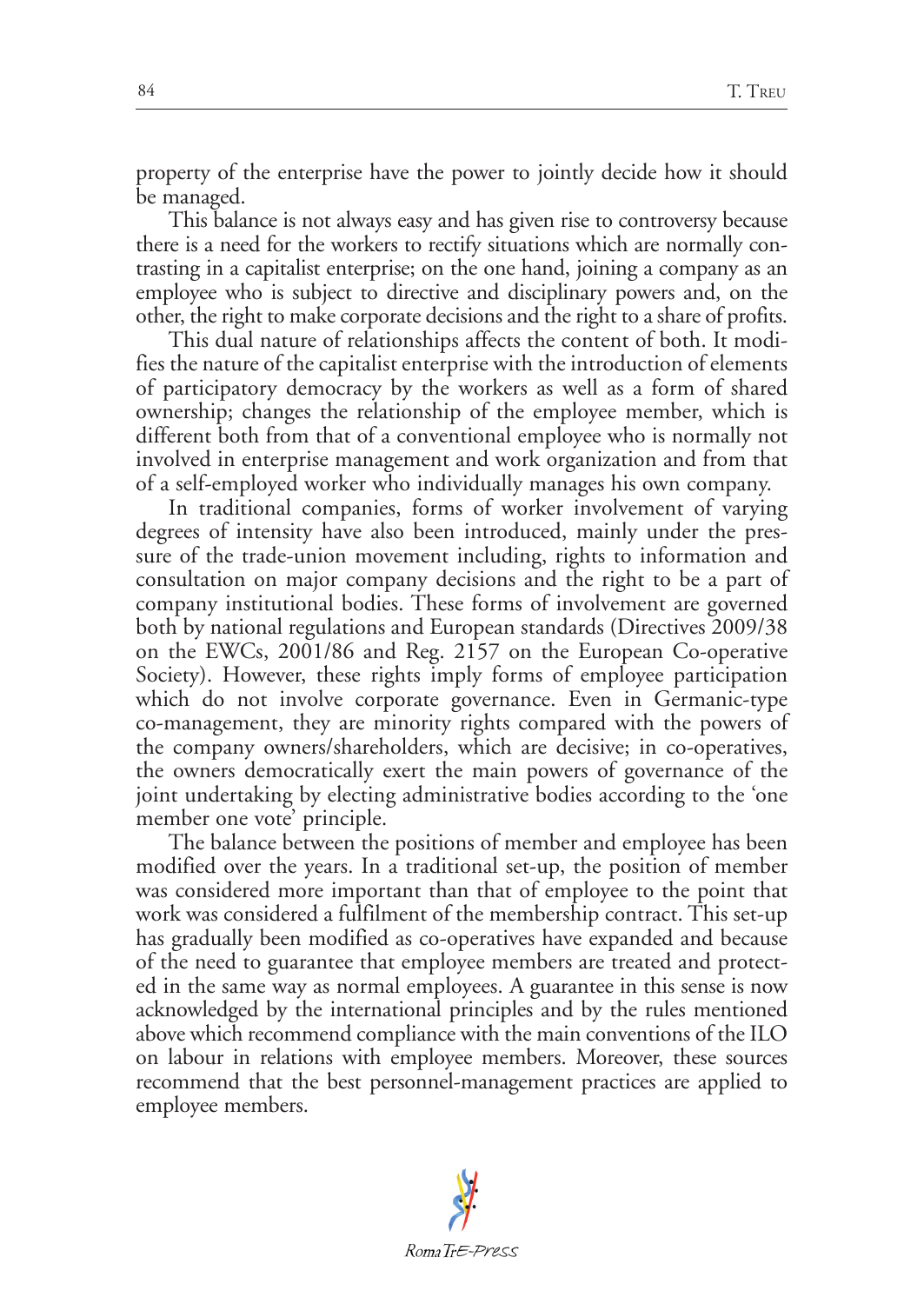The need to apply regulations that are valid for conventional forms of employment based on an employer/employee relationship is outlined in various national legislations: in Italy the main law is Act no. 142 of 30 April 2001, which contains a general regulatory framework; the co-operatives are governed by Act no. 381 of 1991; in Spain, Act no. 4 of 24 March 1997 on the *sociedades laborales* is particularly relevant.

The coexistence of two relations regarding employee members, and to a certain extent, the dependence of the work relationship on the associative one, have meant that several modifications have had to be made to the rules and practices that apply to standard employment in a traditional company.

Pay tends to be aligned, also as a result of competition, to that applied in the sector and markets in which the co-operative operates. Indeed, co-operative associations regularly draw up collective agreements with trade-union organisations representing all employees. However, employee members may be affected by the economic conditions of the joint undertaking and be asked to accept reductions in pay if there is a financial crisis. On the other hand, normal contractual payment may be increased as the result of a budget surplus refund approved by the general assembly.

The Italian Act no. 142 lays down precise rules on both fronts. The co-operatives must pay their members a general wage that is in proportion to the quantity and quality of the work and, in any case, not lower than the minimum levels established by the national collective employment contracts for similar types of work. The meaning of the Act, which has long been controversial, has been conventionally defined (as well as with the Ministerial Circular 10/2004) as including all fixed wage elements including additional monthly payments, increases and other legal remuneration (working hours, holidays, severance pay (TFR)); but margins of flexibility are recognized for variable elements of pay regulated by collective contracts (e.g., overtime pay). Social security contributions for employee members were gradually aligned, in 2010, with those of normal employees. The same Act no. 142 establishes that the refunds approved by the assembly must be limited to 30% of the salary and any pay increases agreed upon in a collective agreement.

Another aspect of the law on employee members concerns the termination of the work relationship. Act no. 142 states that the work relationship ends with resignation or with exclusion of the member (Art. 5.2). This rule, which indicates that the work relationship depends on the associative one, derogates from employment law on dismissals. However, derogation is compensated for by a rule which states that exclusion of members must be approved by the directors or, if requested, by the assembly. The member is therefore safeguarded by the fact that the reasons for his/her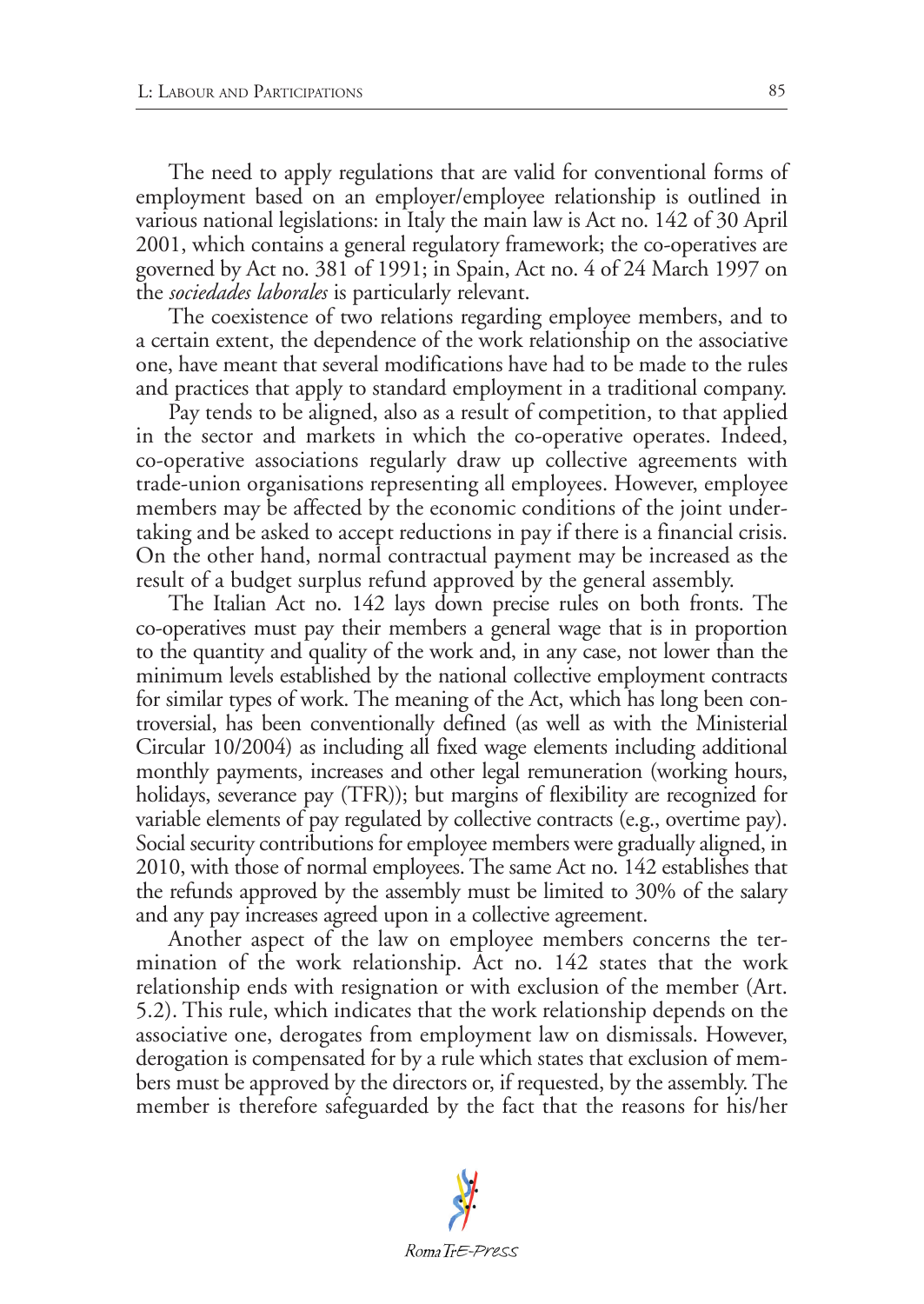exclusion are assessed by social bodies who express the common will and not unilaterally by the employer, as is the case when ordinary employees are dismissed.

The unique position of members is acknowledged by Italian legislation in aspects as well. As far as court decisions are concerned, disputes concerning 'exchanges between members' are attributed to an ordinary court and not a labour court (Article 5 b paragraph 2). The prevailing interpretation of this act, which is not without ambiguities, tends to assign issues concerned with the rights and obligations of work to the labour court, whereas issues regarding the social rights and obligations of the worker are assigned to the ordinary court.

A controversial issue involves the exercise of trade-union rights and freedoms of members. According to Act 142, amended by Act no. 30/2003, these rights can be exercised only according to agreements between national co-operative associations and trade unions which are comparatively more representative. This condition is justified by the need to reconcile the antagonist nature of trade-union relations with the associative nature of member relationships which involve members in company management, both on a pro rata basis, and with the limits derived from a managerial approach to running the enterprise, especially in large co-operatives. Contractual regulation of this issue has been difficult or only partial. Due to their constitutional origin, the courts tend to recognize trade-union rights for employee members even if collective agreements have not been made. Indeed, the exercising of these rights is widely acknowledged, especially in large co-operatives. What is more, the major co-operative confederations, AGCI, Confcooperative and Legacoop, have agreed with the major trade union confederations of workers to transpose the statute of the European co-operative society. This demonstrates the willingness of the co-operative world to adopt trade-union relations which not only respect the rights of employee members but also have a specific participatory content. The involvement of employee members is an essential part of the co-operative movement, but can take on various forms. Employee members, in addition to participating in company meetings and electing administrative bodies, can also benefit from various participatory forms provided for employees in many countries and mentioned in European regulations, especially those on the European co-operative society, as well as those on collective bargaining (information, consultation, organic participation). These collective bargaining rights for members in their capacity as employees are applied in the largest co-operatives, as a result of agreements with the trade unions, often in wider terms than

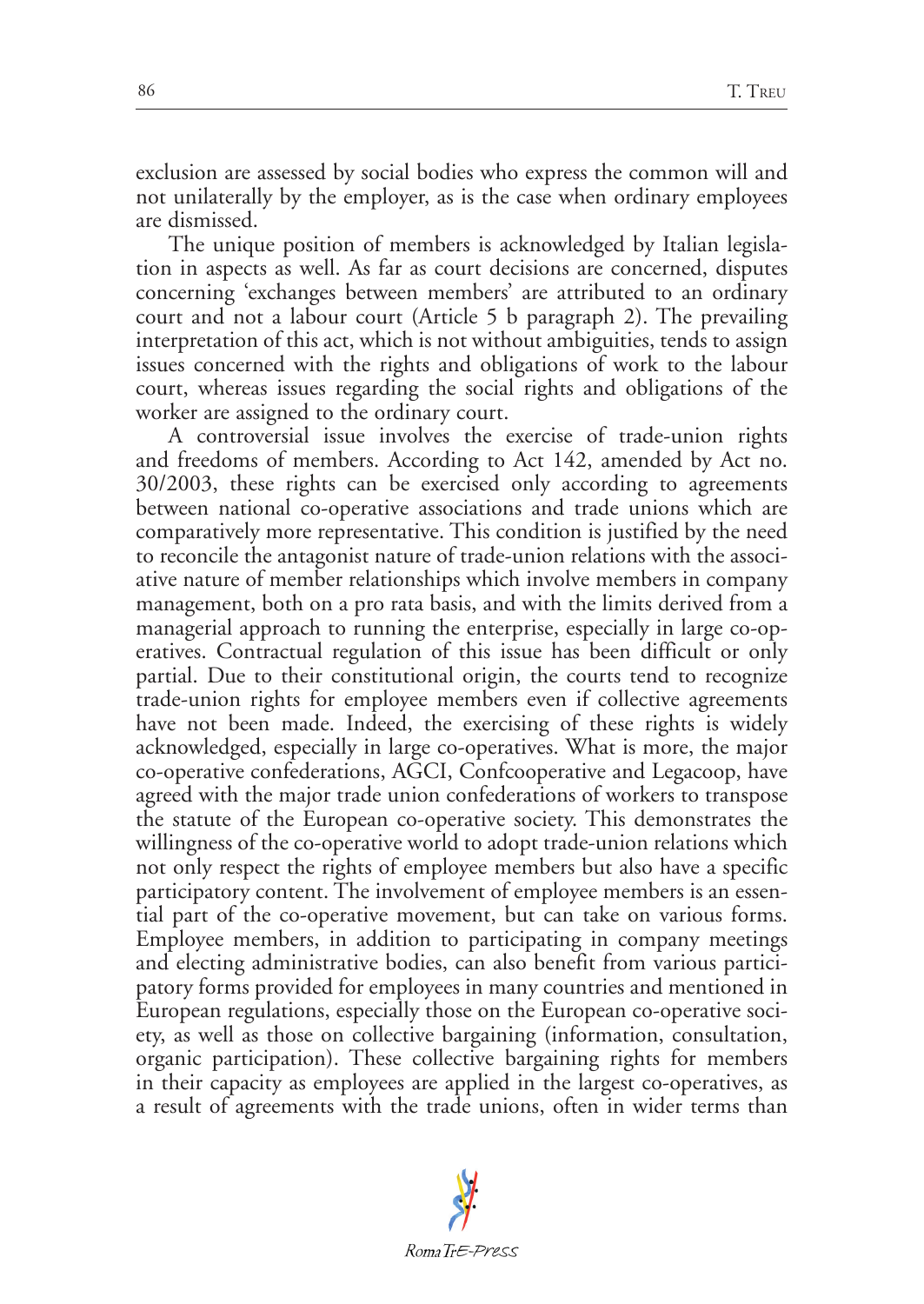those specified in the general legislation.

The presence of trade-union organisations is widespread in co-operatives and trade-union membership is often higher than the sector average. Relations between the company trade-union representatives elected by all the employees and the employee member representatives in the company's governing bodies is a delicate issue. The potentially critical nature of these relations, as outlined in the international documents of the Italian Co-operative Alliance, reflects the dual nature of the employee members' position and can only be overcome by making a clear distinction between the functions of the two forms of representation. In some countries, this distinction has led to a dual channel of representation, one with strictly trade-union functions and the other with participatory functions.

The co-operative associations regularly sign collective agreements with the most representative trade unions. The co-operative organizations have agreed with the main trade-union confederations general rules on work and industrial relations. Those are adaptations to the co-operative sector of framework agreements signed in recent years (from 1993 to 2014) between the confederations themselves and the employers' associations for traditional workers. These agreements have at times been strained, especially with the CGIL (the largest Italian trade union). Recently, there has been a gradual rapprochement between the three main co-operative associations, which has led to the formation of a single co-operative union, the Italian Co-operative Alliance (see chapter A).

The economic content of collective bargaining is generally aligned with that of comparable private companies, often with improvements being negotiated with the companies by the individual co-operatives. These include, for example, level of jobs classification which are often higher than in private companies, improved management of apprenticeships and part-time employment and more attention paid to job stability. The participatory nature of labour relations can also be seen in the dissemination of bilateral practices, with the establishment of joint funds and bodies for vocational training and, more recently, support for the retraining and relocation of workers who benefit from social 'safety net' systems.

A commitment which the co-operative movement shares with the trade unions involves opposition to the phenomenon of contractual dumping effected by fake co-operatives which are widespread in the cleaning and social co-operation sectors. For this purpose, an agreement has been reached with the government which has undertaken to consolidate and extend its inspections to the entire sector, including enterprises which are not associated with the co-operative unions.